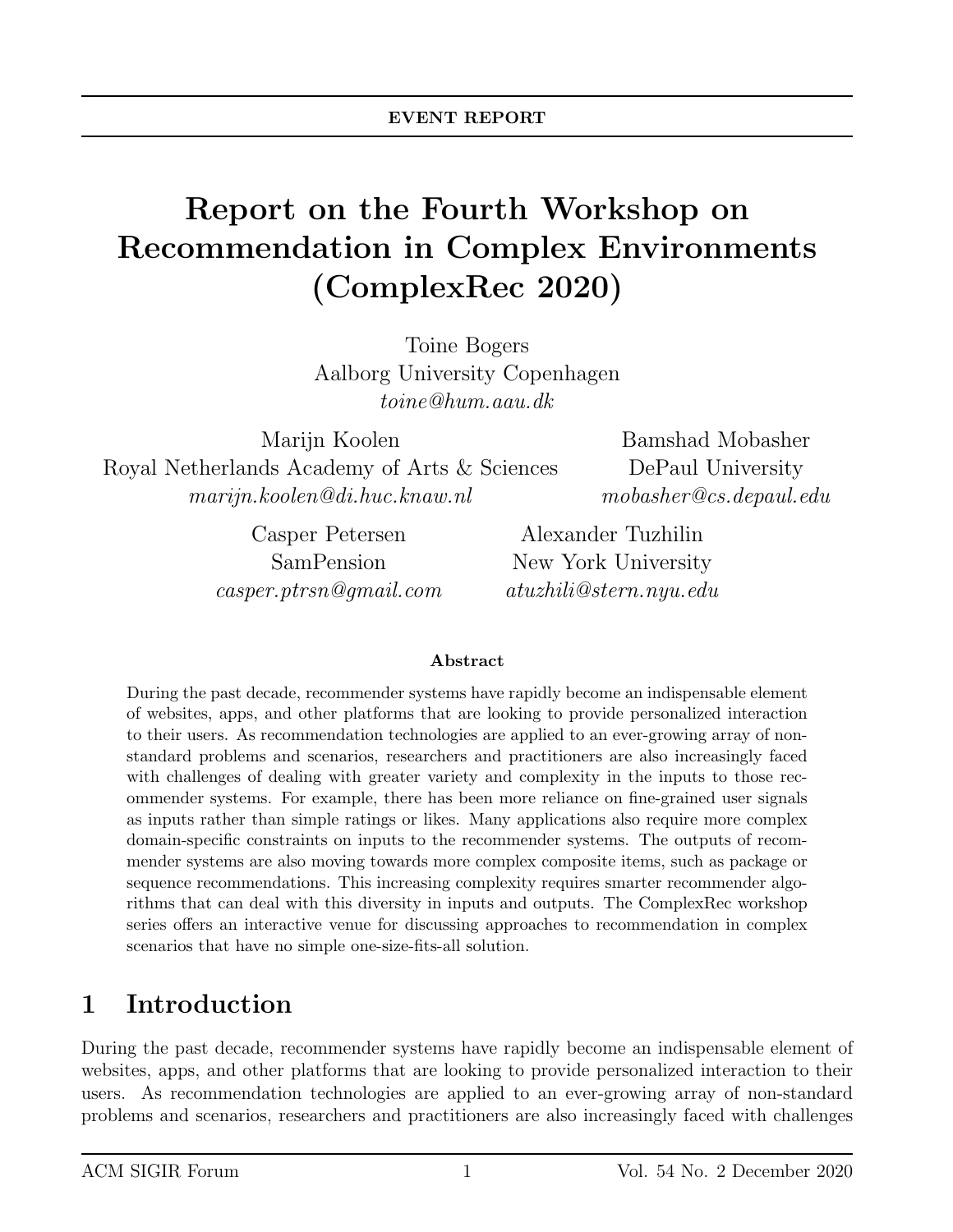of dealing with greater variety and complexity in the inputs to those recommender systems. For example, there has been more reliance on fine-grained user signals as inputs rather than simple ratings or likes. Many applications also require more complex domain-specific constraints on inputs to the recommender systems.

The outputs of recommender systems are also moving towards more complex composite items, such as package or sequence recommendations. This increasing complexity requires smarter recommender algorithms that can deal with this diversity in inputs and outputs. For the past three years [\(Bogers et al.](#page-6-0) [\[2017,](#page-6-0) [2018\]](#page-6-1); [Koolen et al.](#page-6-2) [\[2019\]](#page-6-2)), the ComplexRec workshop series has offered an interactive venue for discussing approaches to recommendation in complex scenarios that have no simple one-size-fits-all solution.

### 2 Workshop focus

For the fourth edition of ComplexRec, we narrowed the focus of the workshop and contributions to the workshop about topics related to one of these two main themes on complex recommendation: complex inputs and complex outputs.

#### 2.1 Complex inputs

An important source of complexity comes from the various types of inputs to the system beyond users and items, such as features, queries and constraints. There are active user inputs (interaction), implicit user inputs (task, context, preferences), item inputs (features or attributes) and domain inputs (eligibility, availability). In group-based recommendation, the user input can be a combination of inputs for multiple individual users as well as group aspects such as the composition of the group and how well they know each other. In the context of education for instance, inputs range from the knowledge and skill level of the learner, their preferences for modes of learning, the amount of time available for studying and rehearsing, and the constraints of the location, resources and physical space. These constraints may even conflict with each other or with preferences of different stakeholders.

An additional challenge is providing users with ways to have control over the inputs. For instance by selecting and weighting or ranking user and item features, or providing interactive queries to steer the recommendation. In recommender systems designed to assist customers and troubleshoot problems, or in systems that help office workers with writing reports, one of the inputs is the problem statement, which can be provided in the form of a few keywords, natural language questions, or longer narrative statements. These require increasing levels of natural language understanding to transform into relevant features and constraints that have to be combined with many other types of inputs, including the knowledge and skill level of the person for whom the advice or report is intended.

There are many examples of other domains where recommender systems have to deal with a complex set of inputs, such as:

• Food, where there may be dietary requirements, constraints on the availability of ingredients, cooking utilities, time to cook and budget, paired accompaniments such as wine, as well as taste preferences and requirements for cuisine and number of courses;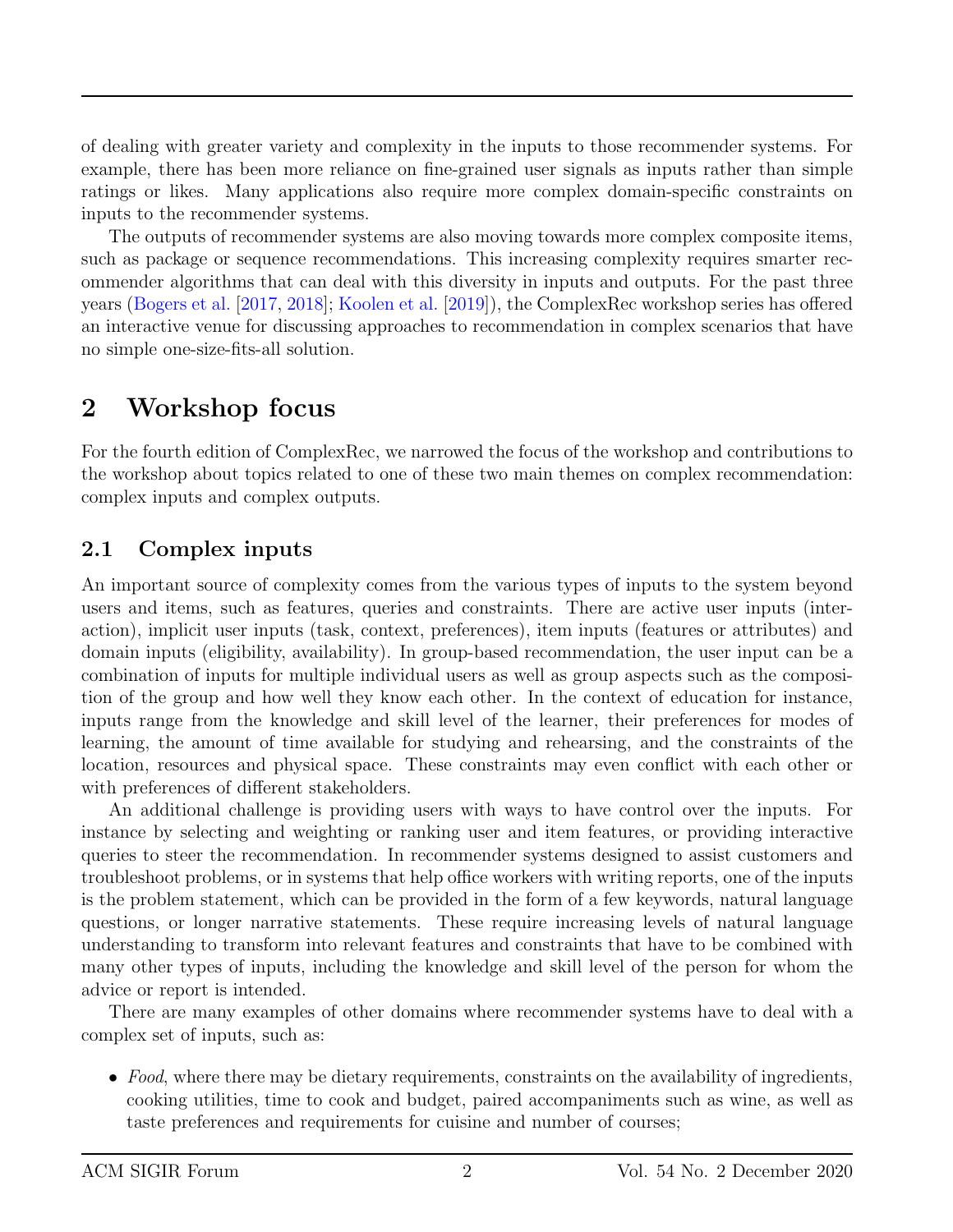- *Tourism*, with similar constraints on time and budget, distance, preferences for types of locations, accommodation and mode of transport, as well as inputs related to the travel group;
- *Transportation*, which has to take into account different numbers and types of packages, available vehicles and drivers, as well as constraints from customers being available to receive a package, as well as different priority levels.

#### 2.2 Complex outputs

Another type of complexity that we focused on in ComplexRec 2020 is the complexity of the outputs of a recommender system to move away from a straightforward ranked list of items as output. An example of such complex output is package recommendation: suggesting a set or combination of items that go well together and are complementary on dimensions that matter to the user. In many domains the sequence in which items are recommended is also important. Moreover, different users may want different information about items, so the output complexity goes beyond ranking and also manifests itself in how the interface should allow the user to view the type of information that is most relevant to them. Another example of complexity in recommender systems output are environments where the system's goal is to create new, composite items that must satisfy certain constraints (such as menu recommendation, or recommendations for product designs).

There are many examples of domains where the outputs of the recommender system are complex in one or more of the above-mentioned ways, such as:

- Food, where a recommender system could help the users by suggesting a balanced diet by recommending a set of dishes over a longer period, or in composing entirely new dishes based on available ingredients;
- Tourism, where travel packages should consist of an optimized, complementary set of locations, accommodations, and activities;
- Fashion, where complete matching outfits could be recommended to the user.

## 3 Format & Topics

ComplexRec 2020 was organized as an interactive, fully on-line, half-day workshop. We encouraged authors to submit short papers and position papers of 4–8 pages in length dedicated to any aspect of recommendation in complex environments. We invited contributions that addressed the challenges associated with constructing recommender systems that must handle complex inputs and/or outputs. These topics of interest for the workshop included, but were not limited to:

- Recommenders with novel complex inputs;
- Recommenders with interesting combinations of inputs;
- Constraint-driven recommender systems;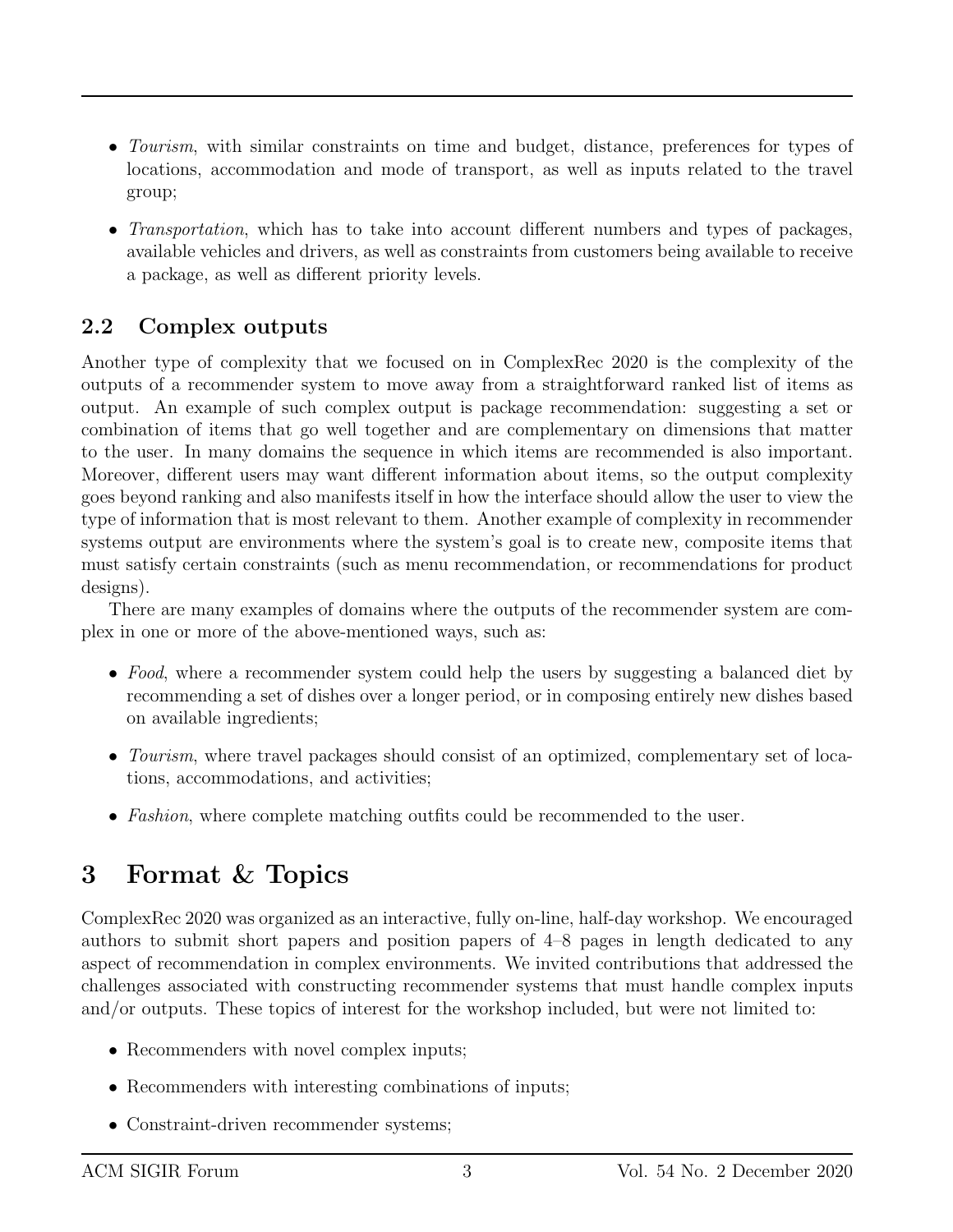- Novel knowledge-based recommender systems;
- Novel modes of user interactions with complex inputs;
- Query-driven and interactive recommender systems;
- Algorithms and models that effectively integrate complex inputs;
- Recommending complex items, such as packages and sequences;
- Recommending composite items with complex feature interactions;
- Algorithms for generating personalized items based on feature preferences;
- Novel NLP approaches for dealing with complex inputs and outputs.

Accepted submissions were then invited for short presentations. Evaluation criteria for acceptance included novelty, diversity, significance for theory/practice, quality of presentation, and the potential for sparking interesting discussion at the workshop. All submitted papers were reviewed by the Program Committee.

A total of 6 papers were submitted, of which 5 were accepted for an oral presentation. All papers were reviewed by at least 3 reviewers from the program committee, consisting of international experts in the field. Likely in part due to its online nature, ComplexRec 2020 had a record number of attendees with around 70 participants at the workshop at any given time.

## 4 Workshop program

#### 4.1 Keynote

The workshop featured a keynote presentation by Christine Bauer, assistant professor at the Human-Centred Computing group at the Department of Information and Computing Sciences at Utrecht University. In her talk "Ratings in, rankings out. Keep it simple, they said. But we need more than that", she reflected on the complexity of recommender systems by reaching out to related fields such as context-aware computing and pervasive advertising for inspiration.

Focusing on contextual aspects as complex input, she demonstrated that there are a huge number of relevant signals to go beyond most of our current "context-aware recommender systems". She proposed to have a view to related fields that deal with context as deeply complex input. In context-aware computing, six years of research provided 3,741 distinct contextual elements for 36 different contextual models [\[Bauer and Novotny,](#page-6-3) [2017\]](#page-6-3). For instance for music recommendation, some of the many relevant contextual inputs are personal preferences, mood, cultural background and how it relates to genres, temporal aspects like time of year (e.g. Christmas or summer) and time of day, purpose (to help relax, motivate to exercise or as background while focusing on work), location (in the car, in Paris), music setup (e.g. type of speakers) and whether you are listening on your own or with others, such as your children, partner, friends, colleagues or students.

On the output side, complexity arises in considering what we want to present, how, for who, and why. A ranked list as output may seem like an appropriate one-size-fits-all solution, but there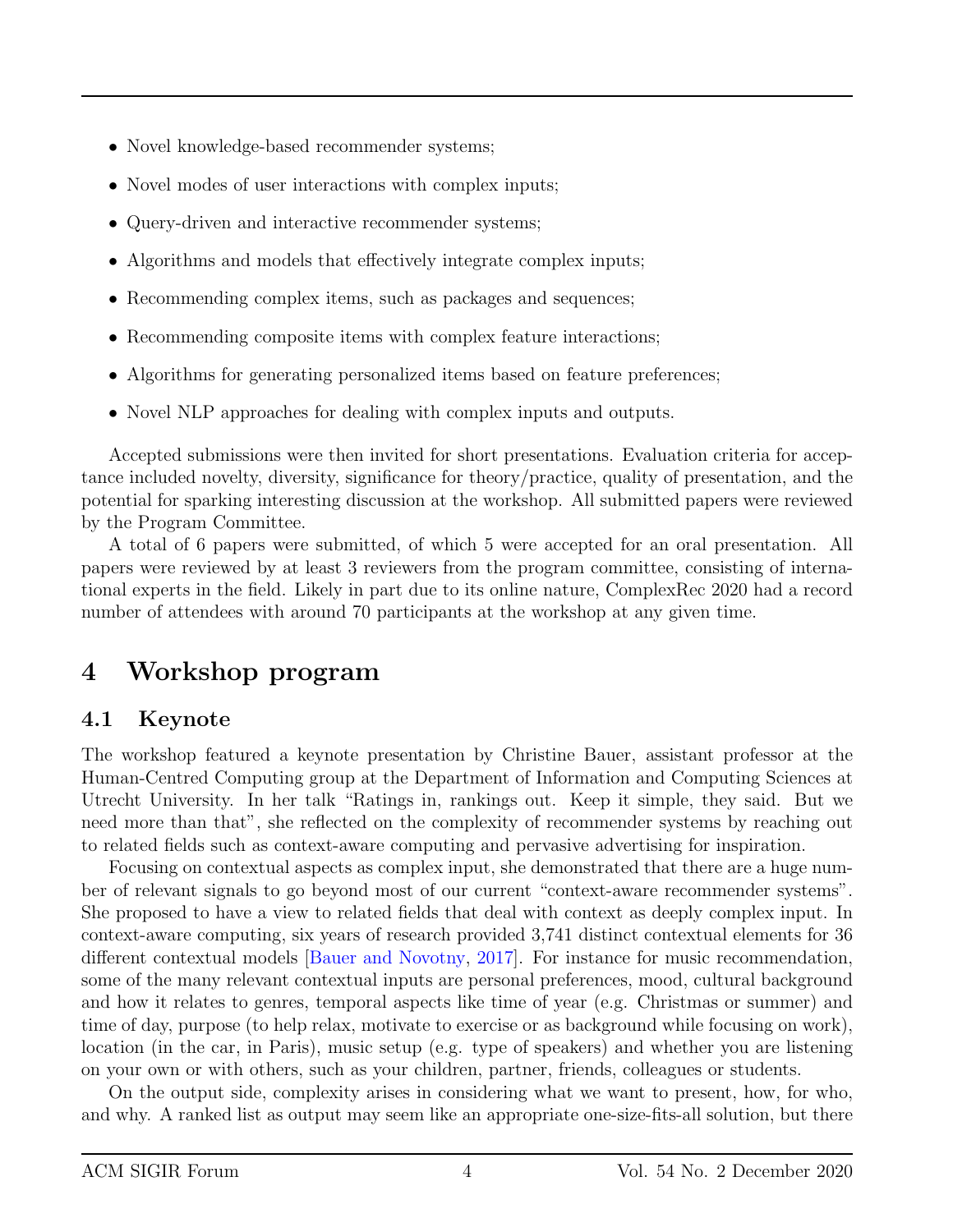are many factors that play a role. The appropriate rank cut-off is determined not only on the items in the ranking, but also contextual factors like the device, user preferences and task and how the ranking is presented. Apart from presenting items in a particular order, some items can be highlighted, for instance through distinct colors, icons or moving images, to draw the attention of users. Beyond individual items there are different considerations for item bundles, complementary goods, sequences, repeated recommendations, etc. Completeness is important in recommending items that are part of a whole, like chapters in a book. For some sequences of items, the order is not important (e.g. television series where each program stands on its own), but others it is crucial.

Finally, she drew our attention to what she calls situationalization as a dimension next to personalization. Whether recommendations need to be addapted to the situtation can be combined with whether recommendations should be personalized, either to a single user or a group of users [\[Lasinger and Bauer,](#page-6-4) [2013;](#page-6-4) [Bauer and Lasinger,](#page-6-5) [2014\]](#page-6-5).

#### 4.2 Accepted papers

In total, five papers were accepted for presentation and they covered a broad set of complex recommendation scenarios. [Moskalenko et al.](#page-6-6) [\[2020\]](#page-6-6) presented WikiRecNet, a system for providing personalized recommendations of Wikipedia articles to editors by exploiting the text content and link structure of the articles and built on top of Graph Convolutional Networks and Doc2Vec. Their approach was shown to outperform BM25, CB and kNN baselines. [Parra et al.](#page-6-7) [\[2020\]](#page-6-7) proposed a transfer-learning model, CuratorNet, based on CNN (ResNet) and trained using BPR for personalized ranking of items from an art store. Their evaluation showed that their model tends to perform better than two baselines. [Mavridis et al.](#page-6-8) [\[2020\]](#page-6-8) described various challenges and viable solutions for some of the ML-powered ranking algorithms powering Booking.com, with focus on modeling, experimentation and serving. They also show the increase in business value as a result of these considerations. [Wadhwa et al.](#page-6-9) [\[2020\]](#page-6-9) attempted to predict a user's inclination towards specific price bands using historical user-item, and to use these predictions for creating recommendations to user through re-ranking. Their approach showed improvements in off-line evaluation metrics. [Ahlers](#page-6-10) [\[2020\]](#page-6-10) discusssed the implications of "smart-city" infrastructure for future developments of recommender systems, such as offering inhabitants to adapt their behaviour, for example in the choice of mobility with personalised options. However, he emphasizes that such a complex recommendation scenario is an as-yet underspecified problem.

#### 4.3 Closing Discussion

The workshop finished with a short plenary discussion that was seeded with the following questions by the organisers:

- 1. What is the current state-of-the-art in ComplexRec? What has worked well? What is missing and where are the gaps?
- 2. What are the current key challenges in recommender systems research and practice when dealing with complex scenarios (and more specifically with complex and non-standard inputs or outputs)?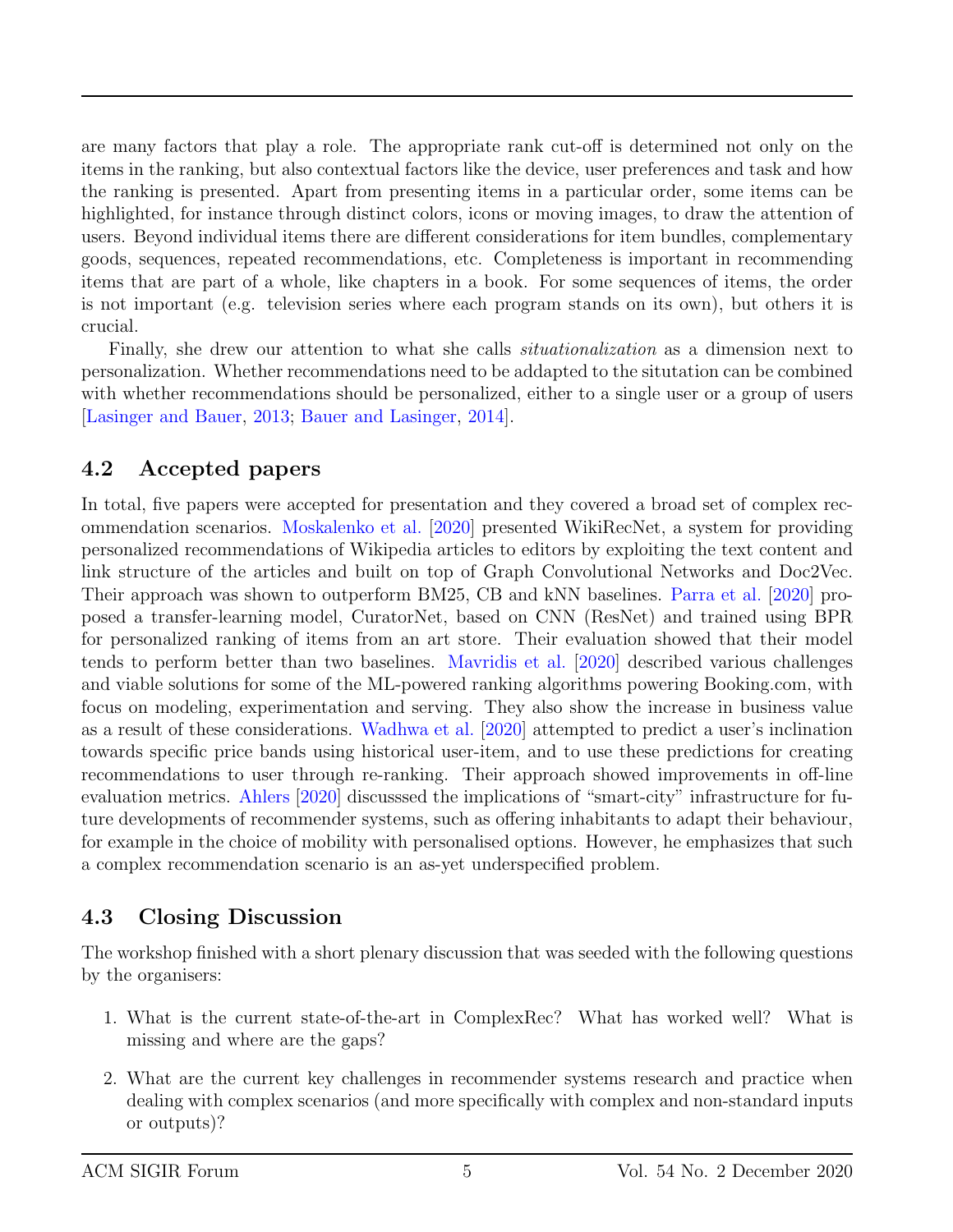- 3. What are some emerging domains where complexity in the types of inputs or outputs may require new recommender systems algorithms, designs, or architectures?
- 4. What are the future potential research directions and challenges in ComplexRec and what should be the focus of future workshops in this area?

Several participants pointed to the need for reducing biases inherent in real-world data as one of the key challenges for not only complex recommendation, but all recommender systems research. Another interesting discussion was related to how complexity is related to the cost of interacting with recommendation: in the case of one-off, expensive purchases, dealing with the input and output complexity becomes more important than in the case of, for instance, selecting which song to play next on a music streaming service. Workshop participants agreed that a better understanding of the relation between cost and complexity would be a valuable direction for future work.

In response to question 3, many domains with complex inputs or outputs were identified that could require new algorithms, designs or architectures. Some of the example domains brought up by the workshop participants included domains with multiple stakeholders, such as education and smart cities; the health/medical domain, with many different personalized restraints, such as privacy, dietary, health, and legal); smart homes, where more and more systems need to be integrated and collaborate with each other; and domains where packages of related items (fashion, cooking) and/or sequences of items (music, travel, entertainment) should be recommended.

One exciting new research direction is recommending new items based on existing features or partials. For instance, recommending new recipes by extrapolating from changes in what is trending, or by taking into account different cultural or dietary requirements.

### 5 Acknowledgments

We would like to thank ACM and RecSys for hosting this workshop, the RecSys workshop chairs Elizabeth Daly and Dietmar Jannach. We would also like to thank the program committee: Panagiotis Adamopoulos, Robin Burke, Iván Cantador, Pablo Castells, Paolo Cremonesi, Peter Dolog, Fabio Gasparetti, Marco de Gemmis, Cristina Gena, Dietmar Jannach, Ernesto William De Luca, Cataldo Musto, Fedelucio Narducci, Tommaso Di Noia, Shaghayegh Sahebi, and Nafiseh Shabib. Final thanks are due to the paper authors, our invited speaker Christine Bauer, and the participants for an interesting and lively workshop.

The workshop material (list of accepted papers, keynote, and the workshop schedule) can be found on the workshop website at <https://complexrec2020.aau.dk/>. The proceedings were published as a CEUR Workshop Proceedings volume, available at [http://ceur-ws.org/](http://ceur-ws.org/Vol-2697/) [Vol-2697/](http://ceur-ws.org/Vol-2697/). The recording of the entire workshop are available on the RecSys YouTube channel at <https://youtu.be/nAevW75MzQA>.